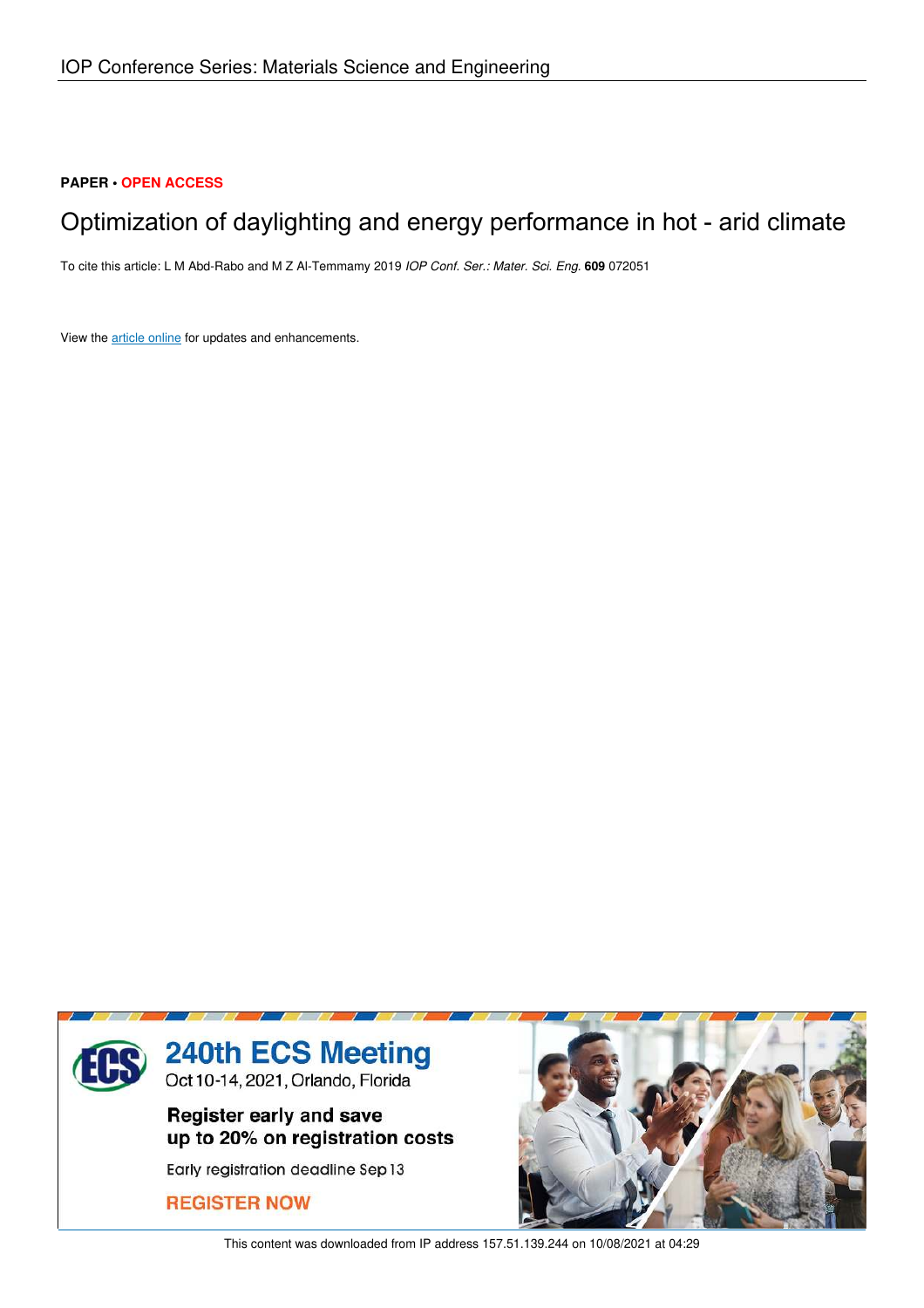IOP Conf. Series: Materials Science and Engineering **609** (2019) 072051 doi:10.1088/1757-899X/609/7/072051

IOP Publishing

# **Optimization of daylighting and energy performance in hot arid climate**

## **L M Abd-Rabo<sup>1</sup>,\* and M Z Al-Temmamy<sup>2</sup>**

**<sup>1</sup>** Architecture Department, Faculty of Engineering, Alexandria University, Egypt.

**<sup>2</sup>** Department of Architectural Engineering, College of Architecture, Arts, And Design, Ajman

University, United Arab Emirates.

\* englamiaa\_lamiaa@yahoo.com

**Abstract.** The daylighting performance, besides the thermal comfort of the buildings is extraordinarily needed to be determined at the early phases of design. In addition, the building envelope is playing a vital mediator between the building and other the surrounding conditions whether perceptible as climate change or intangible like cultural heritage identity. So that, studying responsive architecture for sustainable buildings by developing the daylighting performance, and reducing the energy consumption of the buildings are important scopes for getting rid of Carbon dioxide (**CO2)** emissions to adapt and mitigate climate change and occupants' satisfaction.

Currently, the hot-desert countries are carrying out the design strategies based on the fully glazed office buildings as in the United Arab Emirates (**UAE**), which is called '**the International Style**', was established for another climate. This causes an inefficient building performance coupled with identity crises. Furthermore, the artificial lighting and thermal comfort are two of the primary energy demands in the office buildings. In terms of both productivity and human comfort, the occupants ' satisfaction with their surrounding workplace is vital. So that, any strategy aims at decreasing exaggerated solar radiations and improving availability of daylight is deemed a sustainable strategy for design. Furthermore, there are limited performance evaluation tools offered to architects at the early phases of design. In this light, the stateof-the-art " **Digital Age** " has applied smarter and more interactive " building envelopes " to ensure environmental control and comfort. So that, this paper focuses on this problem in Hot - Arid countries.

#### **1. Introduction**

The current concerns about environmental, and performance necessities are increasing to be met efficiently, so the architectural design has turned into a complex mission [1]. Furthermore, the building sector consumes exaggerate energy more than the other sectors  $[2]$ . So that, the shape of the building, along with the building performance becomes the ground-breaking powers, which are dictated by the surrounding conditions of the building for either variations in climate or cultural character of a region [3]. Therefore, the building envelope plays a vital role as an adaptive element which is used to achieve energy saving and human thermal comfort <sup>[4]</sup>. Thus, designing a responsive building interacts with changeable surrounding conditions is the noteworthy inspiration in this research by utilizing computeraided design (**CAD**) tools and techniques, that has magnificent possibilities to ease understanding the association between performance, and form to rescue the entire environment.

Content from this work may be used under the terms of the Creative Commons Attribution 3.0 licence. Any further distribution of this work must maintain attribution to the author(s) and the title of the work, journal citation and DOI. Published under licence by IOP Publishing Ltd 1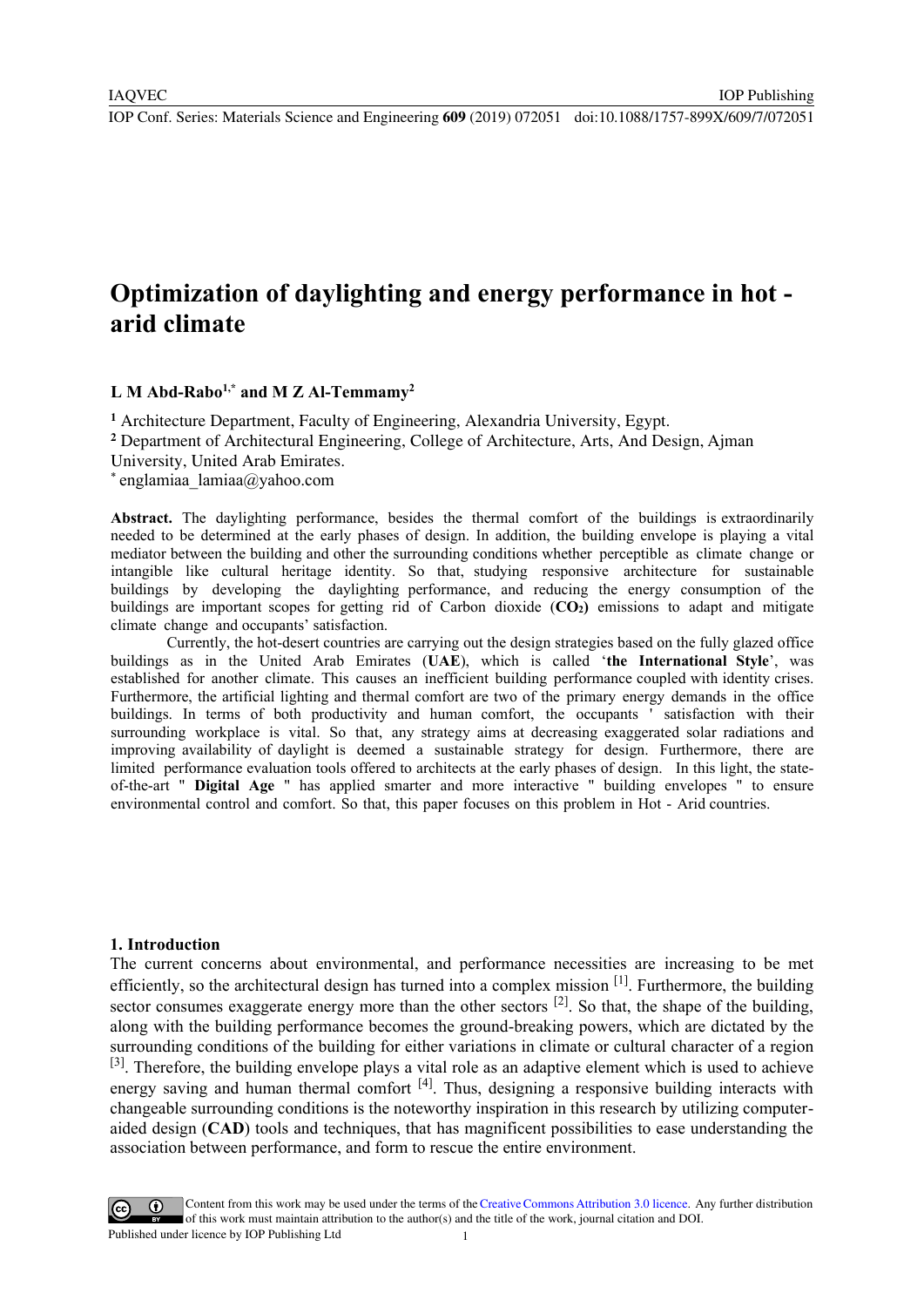### IAQVEC

IOP Conf. Series: Materials Science and Engineering **609** (2019) 072051 doi:10.1088/1757-899X/609/7/072051

# **2. Architecture problems in the 20th century**

During the 20<sup>th</sup> century indoor comfort requires are met by Heating, Ventilation, And Air Conditioning (**HVAC)** systems and artificial lighting [5] simultaneously connected with improvement in construction and materials to innovate a new style of architecture, **'the international Style'**, that is distinguished by the completely glazed buildings [6]. This style acquired one bound together strategy, particularly contemporary commercial buildings in New York, London, or even in the (**UAE**) appears the same, which ignores the distinction in surrounding climatic conditions or social character's identity as **Figure 1**. These buildings depend primarily on mechanical devices for ensuring the necessary conditions for internal human comfort and massive inputs of energy due to the glazing 's poor thermal performance and its selective property in terms of the permeability of radiation (**greenhouse effect**). In this case, the indispensable role of the building envelope as a climatic moderator could not be achieved, which causes numerous worries like increasing **CO<sup>2</sup>** emissions, growing energy consumption, health and comfort problems, and so on.



**Figure 1.** Contemporary office buildings in different climate and culture conditions

The glazed transparent component plays the most important role in the envelope of each building. It offers natural lighting to the occupants that enhances their comfort and the sense of wellness. [7] In the meantime, the fully glazed building envelope in hot-arid climates is normally less thermal and does not allow efficient solar and thermal control <sup>[8]</sup>. Particularly, in hot-arid countries with extreme daylight levels, sunlight often penetrates the interior of the building too much. These buildings are mainly dependent on artificial light during daytime with the presentence of outdoor daylight because they have not any daylight optimization design strategy. The advantages of natural light are completely eliminated by glare and solar radiation. So that, the occupants prevent the excessive solar radiation by using internal curtains or blinds to maintain thermal and visual comfort. These also absorb the transmitted solar energy and generates heat, simultaneously with continuous operation for electrical devices which are considered another source of heat. Lighting in office buildings accounts for almost 50 % of the world's energy needs <sup>[9]</sup>. Thus, the appropriate usage of daylight, along with artificial high - performance lighting and the right choice of glazing size and its characteristic can reduce energy consumption at least from **30%** to **50%** [9] .

After the energy crisis in **1973**, this problem is starting to be reconsidered all over the world. In particular, energy consumption in the building industry presents a significant amount of the overall consumption of energy around **40 %** of the energy consumption worldwide, and the building industry should therefore play a vital role in the conservation of energy and environmental protection  $[10]$ .

## **3. The role of Responsive Building Envelope**

Recently, responsive envelopes are an essential target in Europe's **2020** goals [11] . Therefore, the **RBE** plays a vital role in adapting to climate change by providing the most comfortable and environmentally friendly indoor quality, which is considered to be the biggest energy use challenge. They can work as a decent moderator for whole building design to achieve the optimal use of sustainable power source and enhanced thermal comfort of buildings as **Figure 2**. Thus, architects can save energy and create a healthy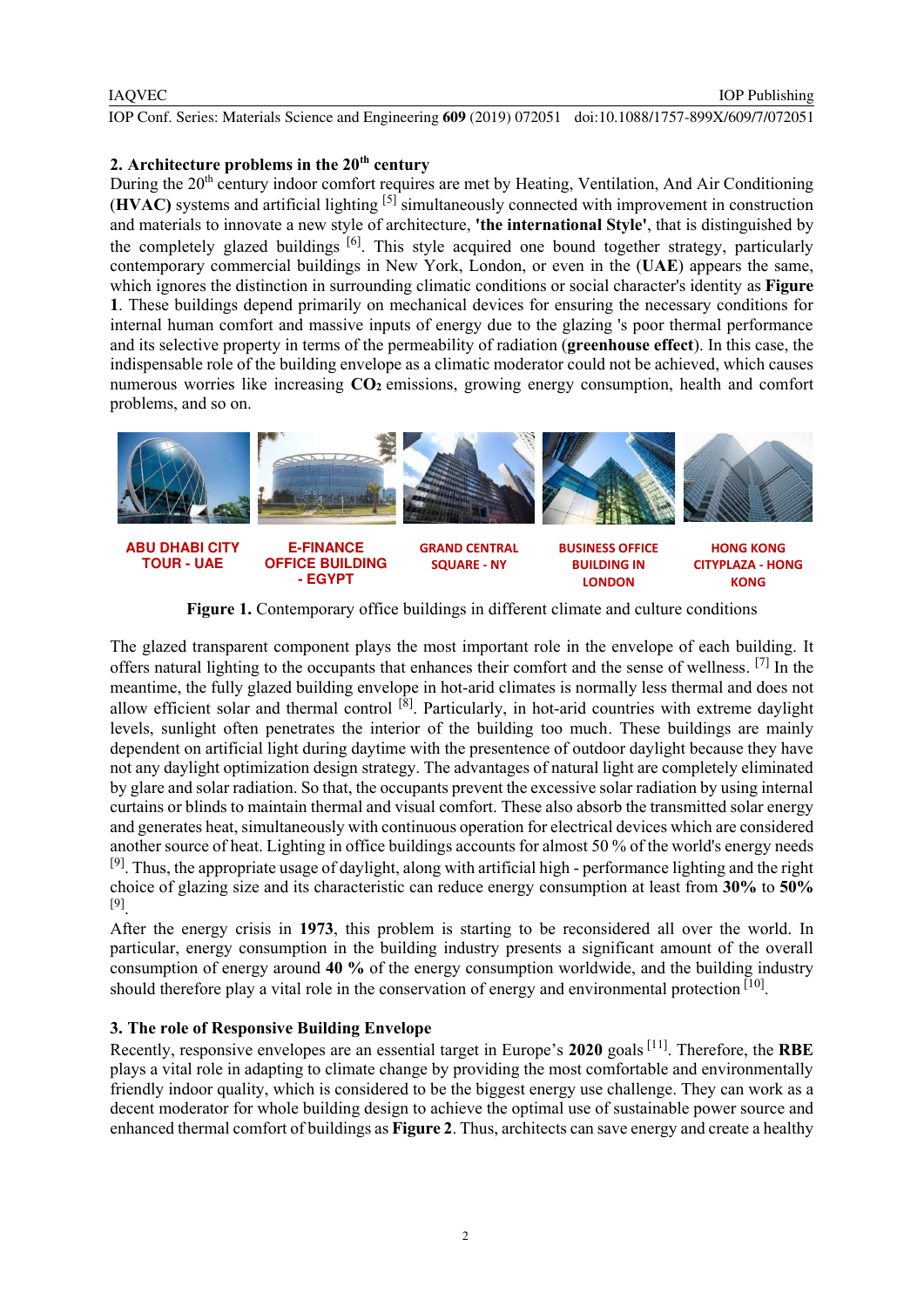IOP Conf. Series: Materials Science and Engineering **609** (2019) 072051 doi:10.1088/1757-899X/609/7/072051

environment through well-organized daylight design methods for buildings, but an adjustment must be made to avoid excessive daylight gains or visual glare. [12].



**Figure 2.** The role of Responsive Building Envelope (**RBE**) in interdependent building considerations of whole building design. [21]

In the past, conventional buildings in hot-arid climate have developed a number of passive design solutions, such as various shading systems, such as sunscreen well-known "**mashrabiya**", louvre or overhangs<sup>[13]</sup>. However, these methods were intended to provide fixed passive solutions to protect occupants from an externally changing environment [14].

Otherwise, the current responsive buildings with high performance have been developed with sophisticated compositions to adapt to environmental change. This trend in architectural design has mainly changed the way in which architects deal with building design based on the importance of performance and adaptive envelopes <sup>[15]</sup>. It helps achieve energy efficiency, well-daylight building and human thermal comfort by using intelligent responsive materials and by integrating various dynamic building envelope components as façade shading devices <sup>[16]</sup>. Besides, the use of adaptive components and materials as an effective regulator for the energy exchange between building skin, surrounding conditions and the priorities of the inhabitants  $[17]$ . However, less attention is paid to architectural aesthetics, the social and local legacy or to cultural characteristics.

However, the newest Middle East and North Africa (**MENA)** buildings like in the (**UAE**) are currently dominated by the international style with large glass facades and a limited number of light control components.

## **4. Methodology for Buildings In MENA**

In this light, this paper aims to force the thinking of designers to establish a new methodology for buildings in the Middle East and North Africa (**MENA)**, especially in the (UAE), which can improve the overall performance of the building by taking into account the tangible and intangible forces that interact with it. This methodology can be achieved by utilizing regional responsive approaches for vernacular architecture as a source of inspiration integrated with avant-garde computational tools and design thinking during the conceptual design to overcome the critical architectural problems in order to create RBE that interacts with variable performance requirements and various external conditions. The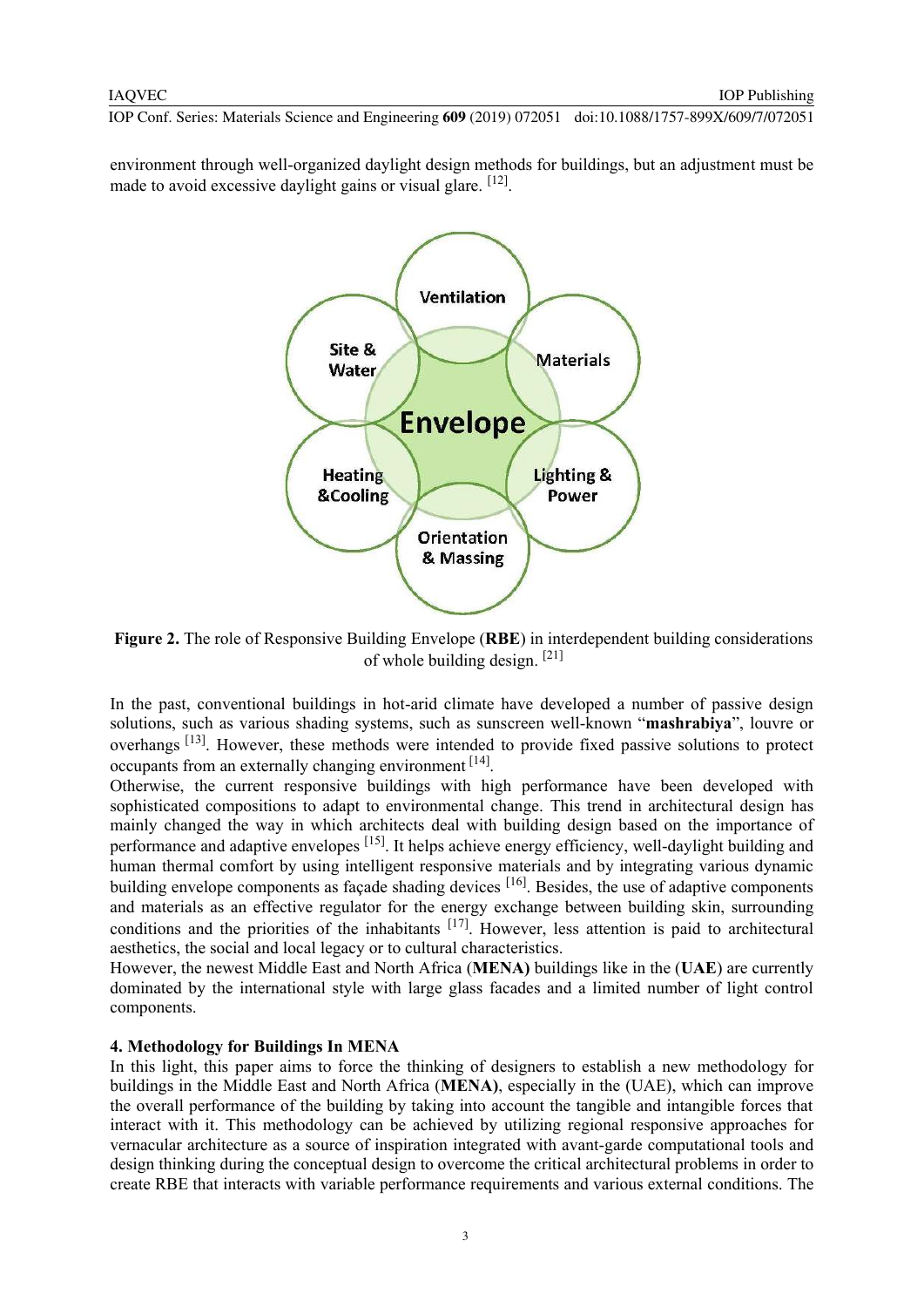IOP Publishing

study encourages designers to explore strategies and technical guidelines for energy efficient envelopes in MENA, in particular the (UAE), based on scientific principles and the use of daylight monitoring requirements to innovate creative design solutions to reduce energy requirements.

On the other hand, the envelope of the building should never be left to the concept of energy efficiency, as ironically stated by Daryanani<sup> $[18]$ </sup>:

" If energy preservation was the sole standard for a commercial building's success, the

ultimate energy-conscious design would be a windowless underground building " [18]

The building envelopes, in particular the transparent façade components, play a crucial role in the energy performance and visual requirements of the buildings <sup>[19]</sup>. Therefore, Energy design-efficient building envelopes presuppose a precise comprehension and assessment of the climate conditions. Passive solutions, efficient thermal insulation, required light transmission with the visual transparency and low solar heat gains should be provided to minimize the building's cooling / heating and lighting charges, in order to save energy, and the occupants ' thermal and visual comfort  $[20]$ .

### **Therefore, the responsive building should achieve many functions as the following:**

Provision of outdoor views Provision of views to the outside External force resistance Use of daylighting strategies to reduce the use of artificial lighting Protection against solar thermal gain

# **5. Conclusion**

This paper focuses on Problem Definition Over the last decade, regional climate and heritage neglect, particularly in the (UAE); has been a major weakness in this architectural field with the application of the international style in many MENA buildings. At the same time, the buildings with completely glazed façade in the (UAE) experience insufficient daylight during working hours, inadequate daylight distribution and a significant risk of glare. This leads to the exaggerated use of energy in countries already suffering from energy shortages, such as in MENA, by relying heavily on technical solutions to provide the necessary internal thermal comfort conditions. Energy saving is therefore an urgent goal for the government of the (UAE).

So that, this recommends the integration into a building envelope of more designed responsive capabilities, through recalling the conventional pattern of vernacular architecture combined with optimized daylight strategies (to be an inspiration) in design (RRBE) using generative algorithms of computational design and building performance analysis ( BPS) tools. This constructive building is estimated to be able to modify its performance, according to different performance demands and external conditions, with the least use of an artificial lighting, in order to maximize the performance of the entire building in terms of the environmental, cultural, economic and social aspects.

### **References**

- [1] R. e. a. Loonen, ""Climate adaptive building shells: State-of-the-art and future challenges"," *Renewable and Sustainable Energy Reviews 25:,* pp. 483-493, 2013.
- [2] L. e. a. Pérez-Lombard, ""A review on buildings energy consumption information"," *Energy and Buildings,* vol. 40(3), pp. 394-398, 2008.
- [3] G. e. a. Pellitteri, ""Performative architecture: new semantic for new shapes"," in *CAADRIA, Beyond Computer-Aided design-Chiang Mai Thailand*, 2008.
- [4] R. R. Loonen, ""Climate adaptive building shells: What can we simulate?"," M.Sc.-Thesis Technische Universiteit Eindhoven, 2010.
- [5] P. Heiselberg, ""Integrated building design"," Department of Civil Engineering, Aalborg University., 2007.